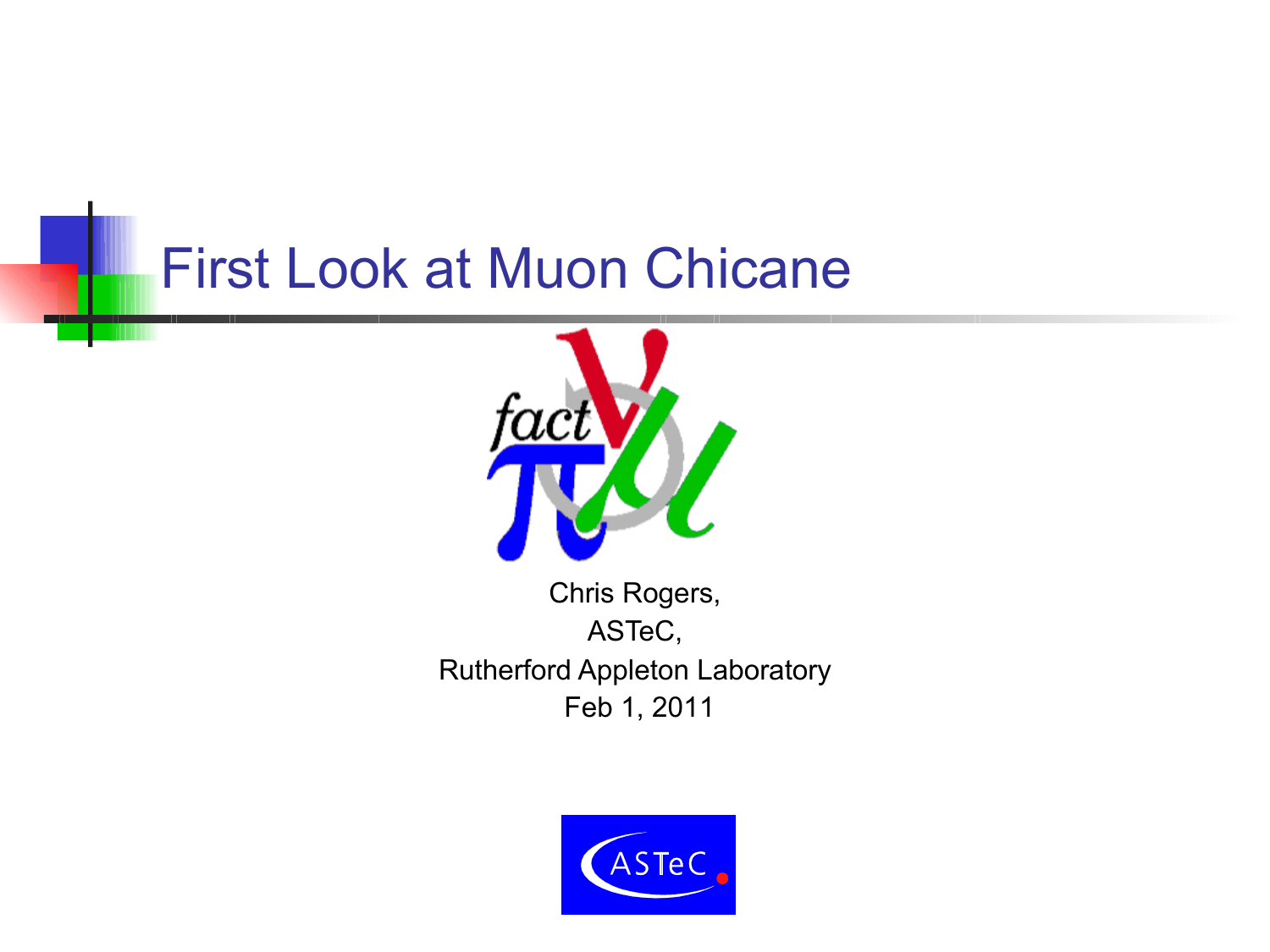#### **Overview**



- Previously showed a proton absorber can take out protons with momentum  $\leq$  500 MeV/c
	- "Shallow" study, needs more work
- Now go on to look at what can be achieved with chicane
	- Aim is to take out all particles with momentum >~ 500 MeV/c
	- Remember that muon momentum acceptance is  $\sim$  100 400 MeV/c
- **Preliminary design** 
	- **Considerations**
	- Initial parameter scans
	- Setting up for optimisation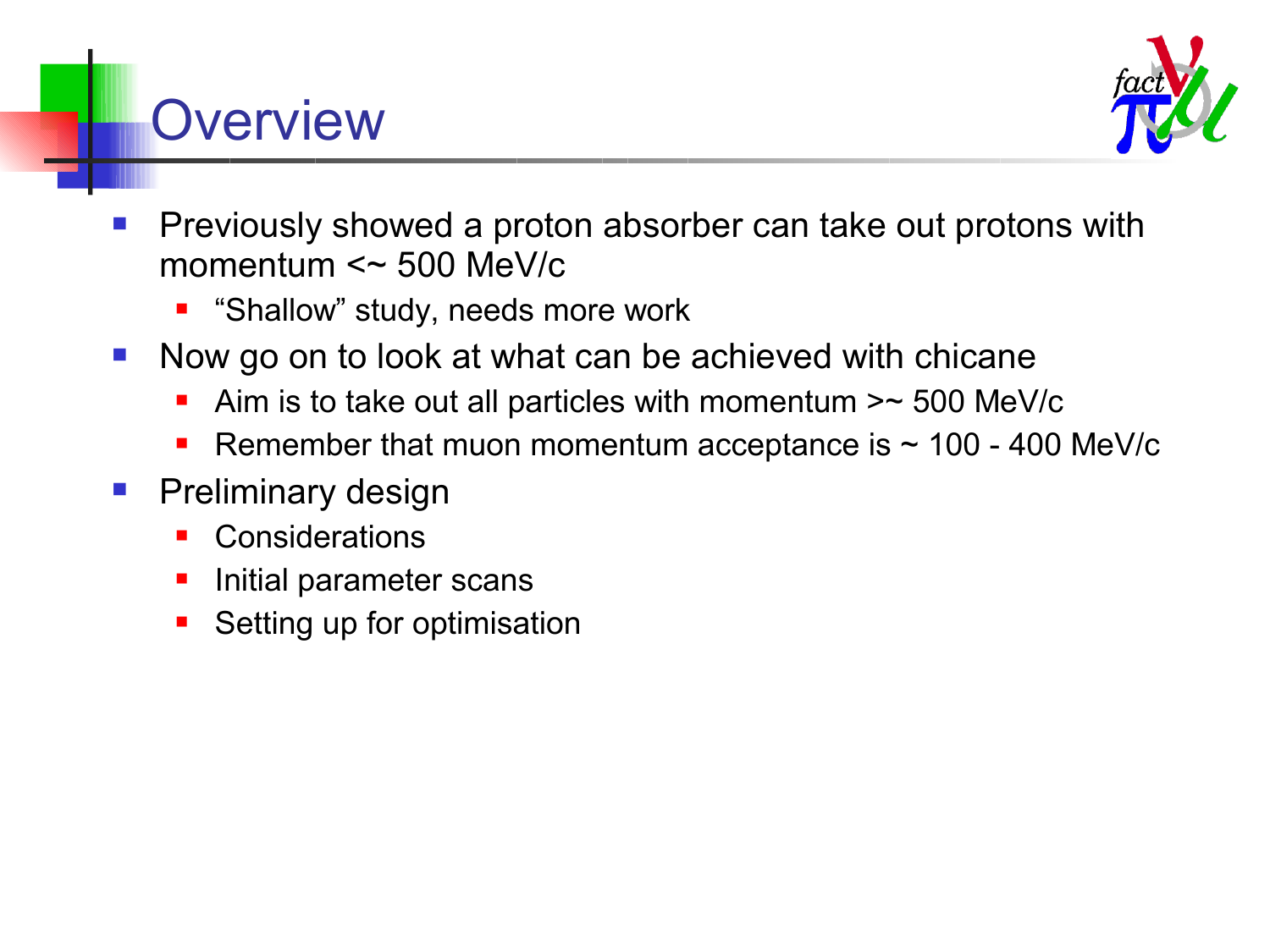## Chicane concept



- Initial concept is "pair of double chicanes"
	- High energy particles hit a beam dump
	- Chicane area becomes radioactive
		- **Probably part of target remote handling area**
	- Beam dump has to handle significant beam energy
- Concentrate here on chicane optics (first look)
	- Propose using bent solenoid optics
	- Good acceptance for this momentum range
		- e.g. used by mu2e experiments
		- e.g. used by 6d cooling channels
		- e.g. used by stellarators

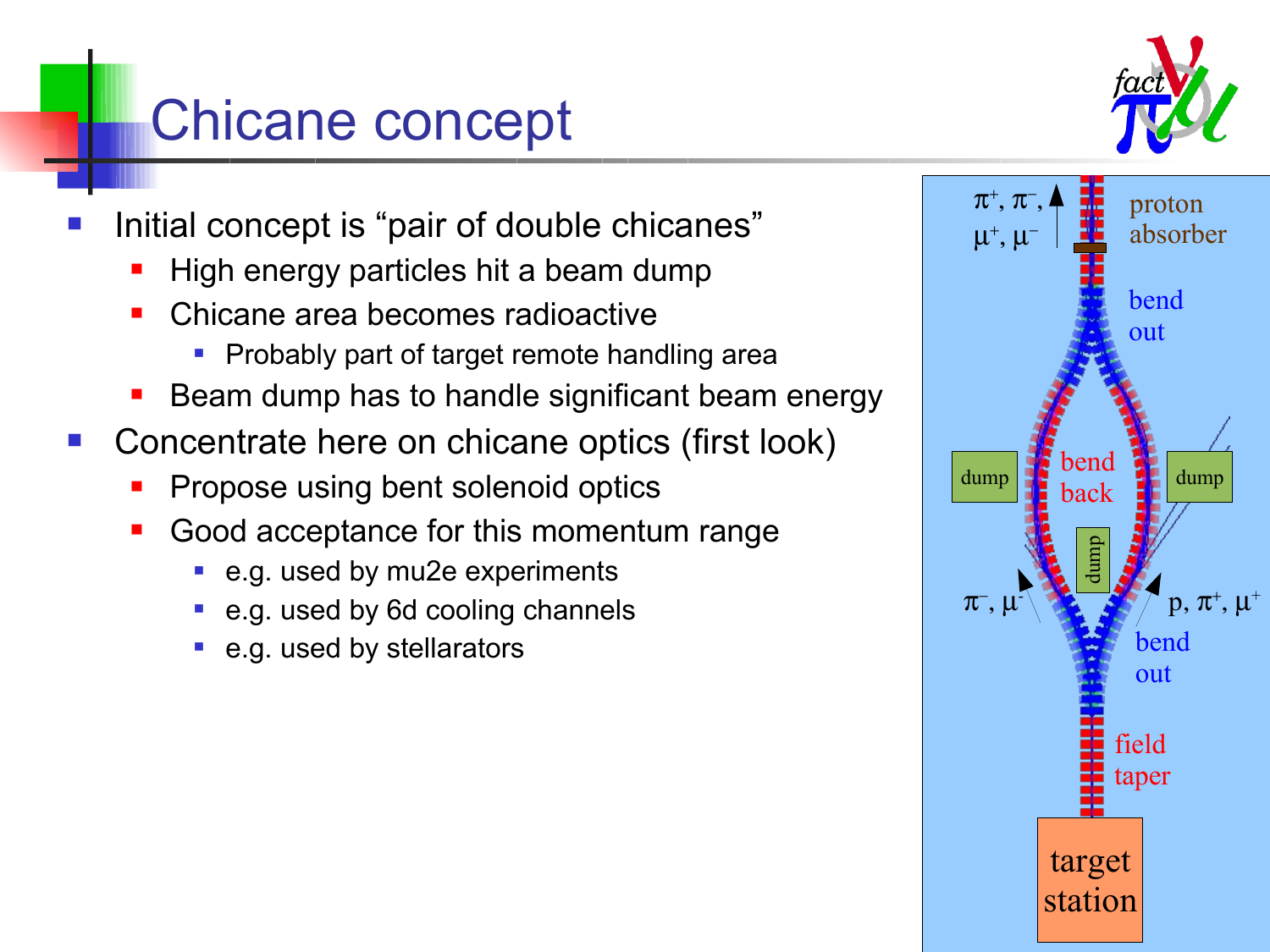### Chicane concept

- Concept is "pair of double chicanes"
	- High energy particles hit a beam dump
	- Chicane area becomes radioactive
		- **Probably part of target remote handling area**
	- Beam dump has to handle significant beam energy
- Concentrate here on chicane optics (first look)
	- Propose using bent solenoid optics
	- Good acceptance for this momentum range
		- e.g. used by mu2e experiments
		- e.g. used by 6d cooling channels
		- e.g. used by stellarators
- For now only present optics
	- Beam dumps not straightforward
	- Comment on particle charge later



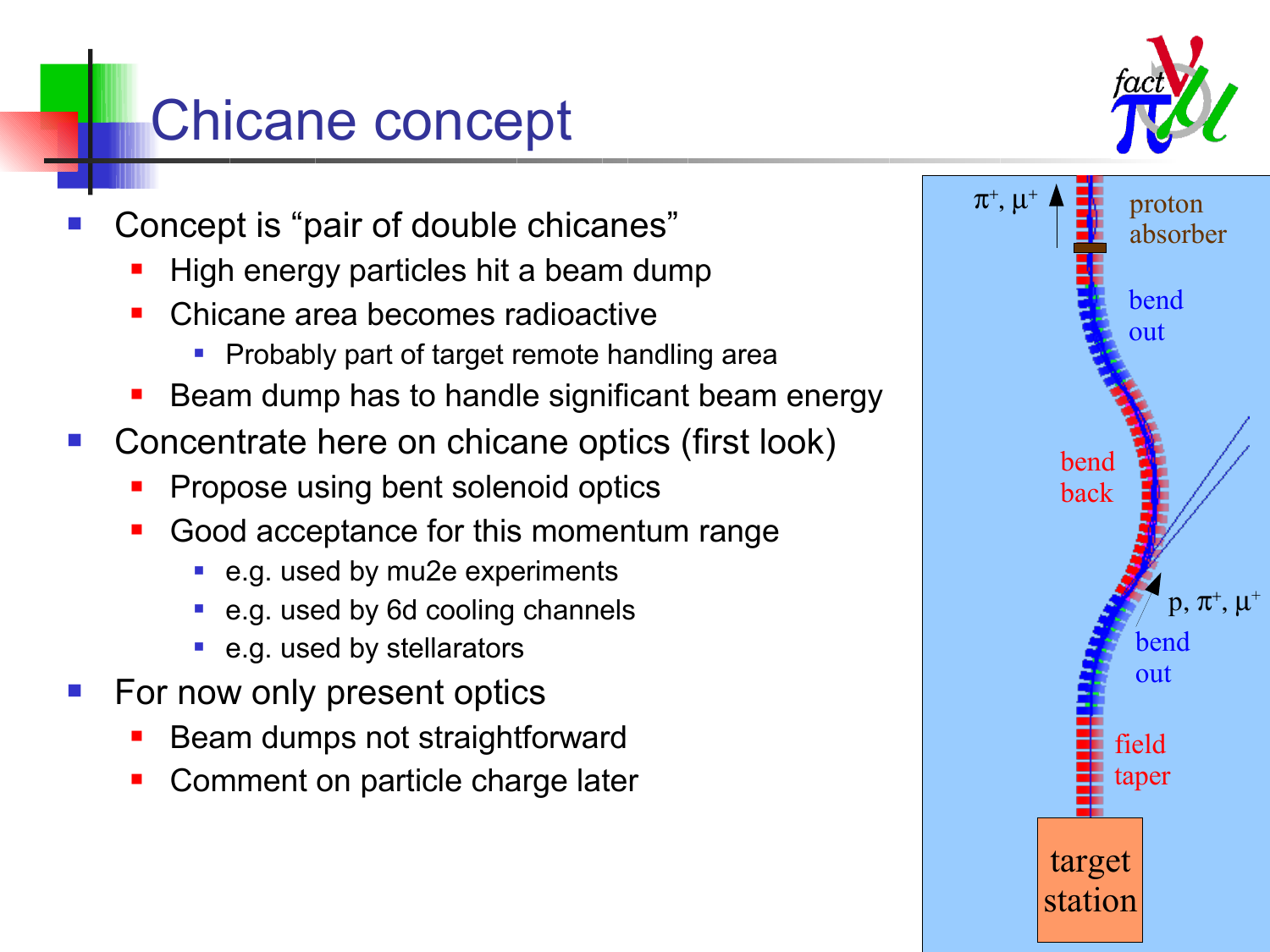### Chicane optics

- Four independent parameters
	- Number of coils in the bends
	- Bending angle per coil
	- **Solenoid field strength**
	- Dipole field strength
- Optimise for reasonable performance over large momentum range
	- Aim is to get decent performance over dp/p  $\sim$  $+/- 100\%$
	- Power law expansion (multipole approach) doesn't work here
	- **Work numerically with tracking code**

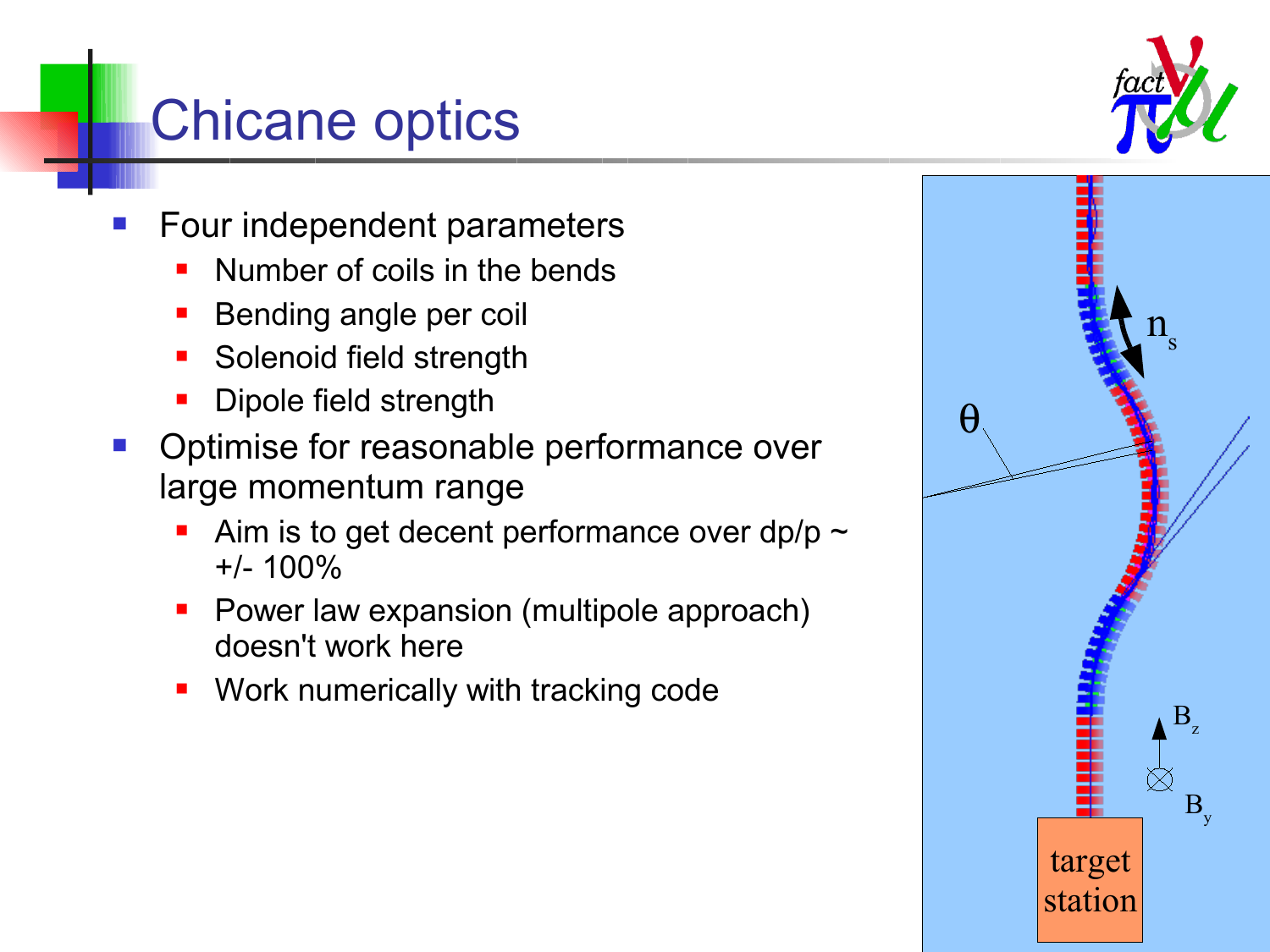

## Test particles

- Aim is to get clean cut on particles in chicane
	- Dispersion function 0 up to maximum momentum
	- Dispersion function large after maximum momentum
- Look at test particle amplitude vs momentum after chicane
	- Test particles initially on-axis
	- Measure how far from the axis they are
		- $\blacksquare$  In x-px-y-py phase space
		- Normalised to matched beam ellipse



B<sub>z</sub>: 1.5 T B<sub>y</sub>: 0.0 T n<sub>s</sub>: 10.0  $\theta$ : 1.25°  $\mu^+$  at z=25900.0

 $B_z$ : 1.5 T  $B_v$ : 0.0 n<sub>s</sub>: 10.0  $\theta$ : 1.25<sup>°</sup>  $\mu^+$ 

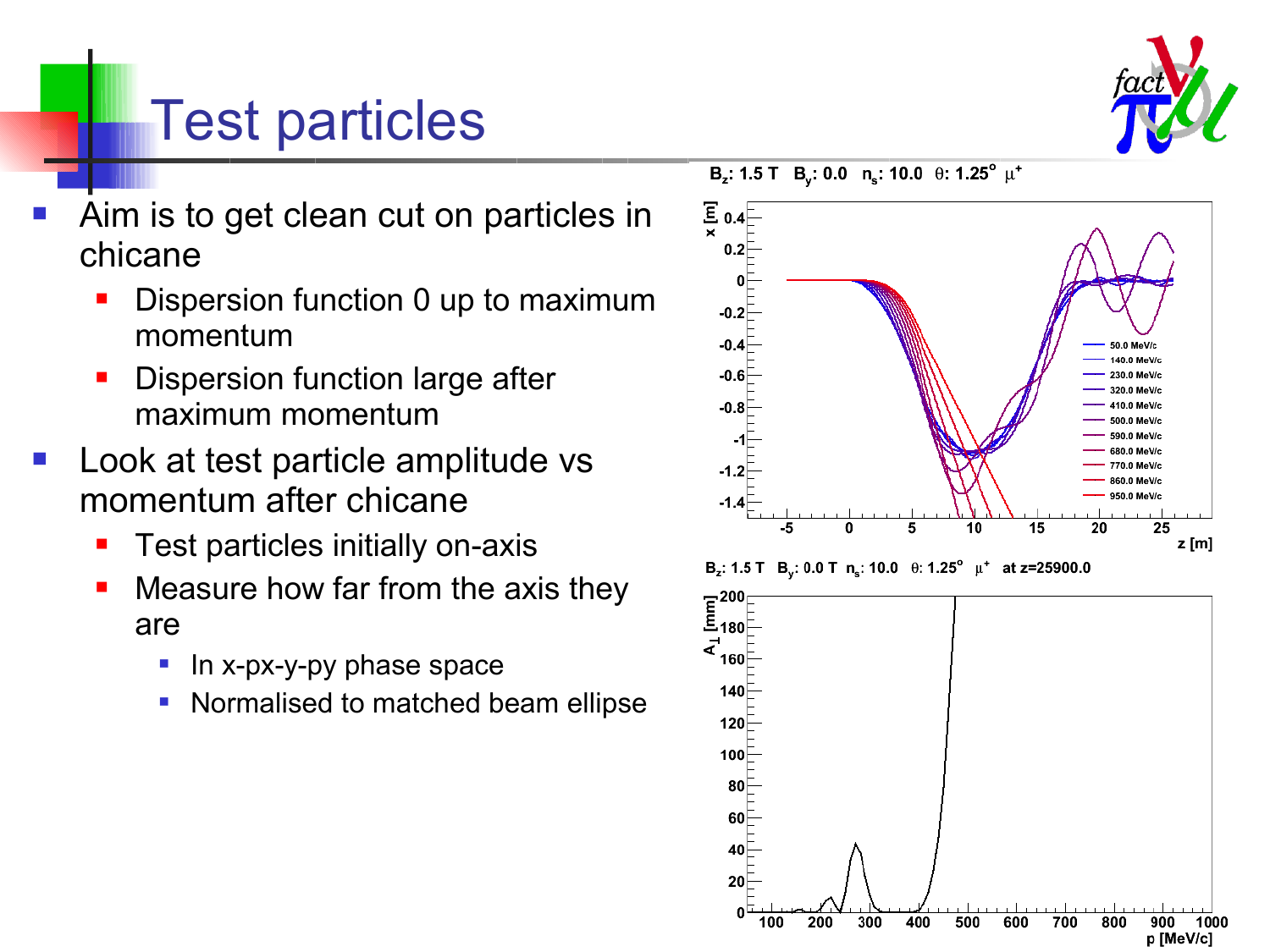

#### Test particles vs lattice geometry

- How does this amplitude growth change with lattice parameters?
- Changing bend angle per coil
	- Excites amplitude growth at ~250 MeV/c
	- Improves momentum collimation
- Changing number of coils per bend
	- Excites few high amplitude regions



$$
B_z: 1.5 T \quad B_y: 0.0 T \; \theta: 1.25^{\circ} \mu^+
$$

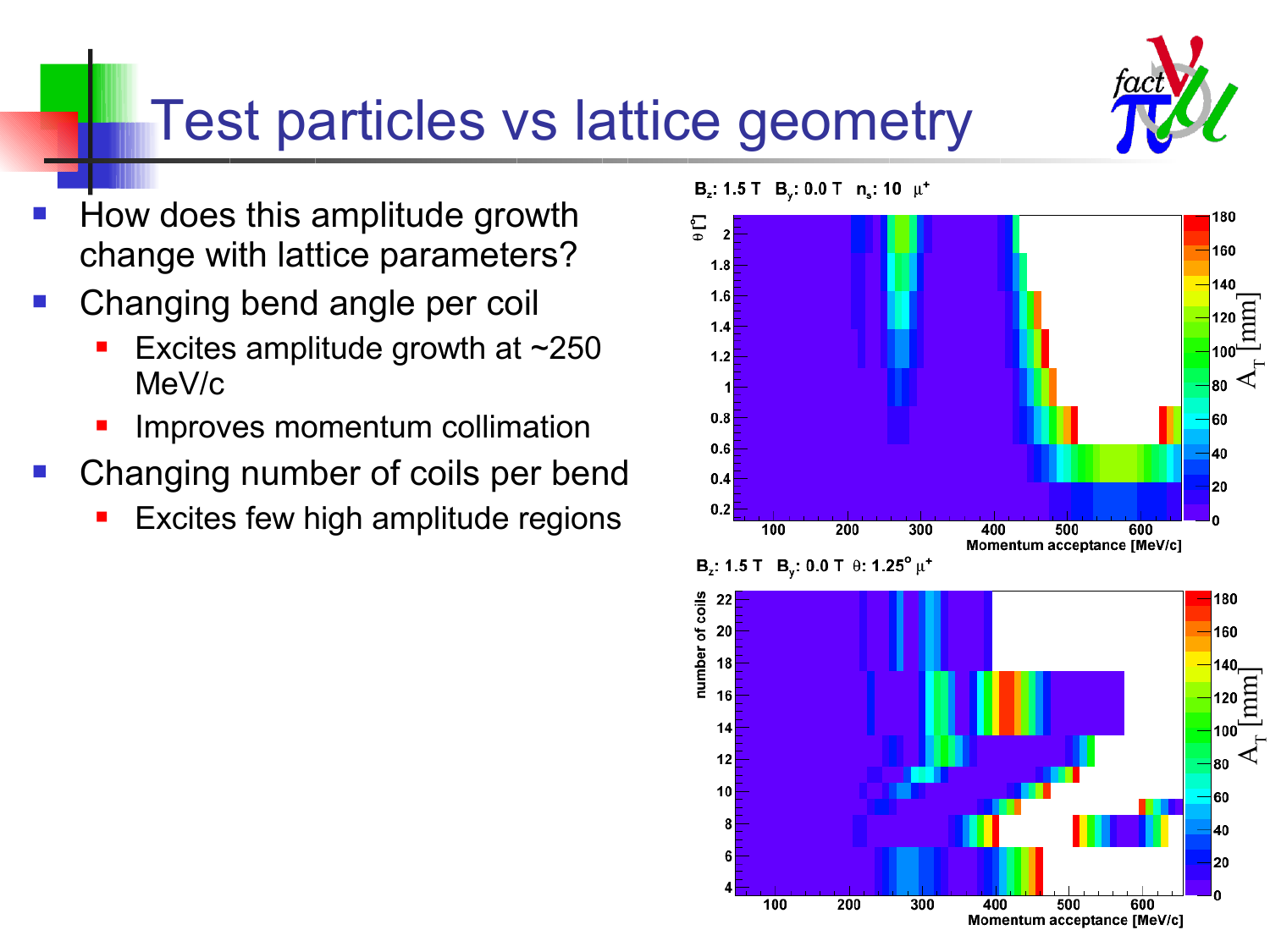

## Test particles vs lattice field

- **IDED** Increasing B<sub>z</sub> scales the lattice optics
- **Increasing B<sub>y</sub> degrades performance**

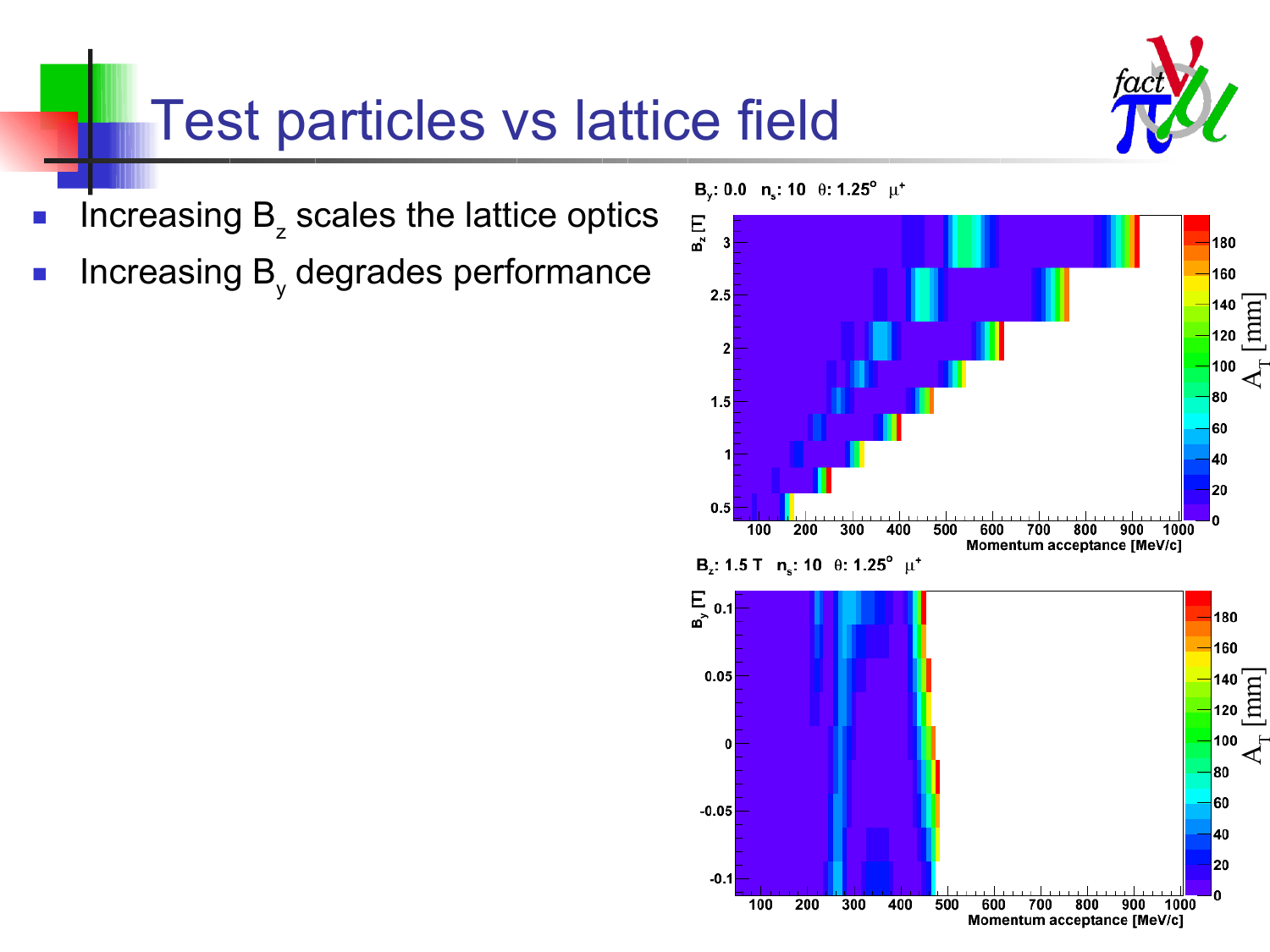#### Finite beam



- What happens when a finite beam is passed through the chicane?
	- Assume Twiss parameters are more-or-less correct
	- Look at emittance increase of a shell of particles on 4D hyperellipsoid
		- Initial amplitude typical of particles in our beam $\sim$  50 mm
		- Shell in x-px-y-py phase space, initially matched to 1.5 T solenoid

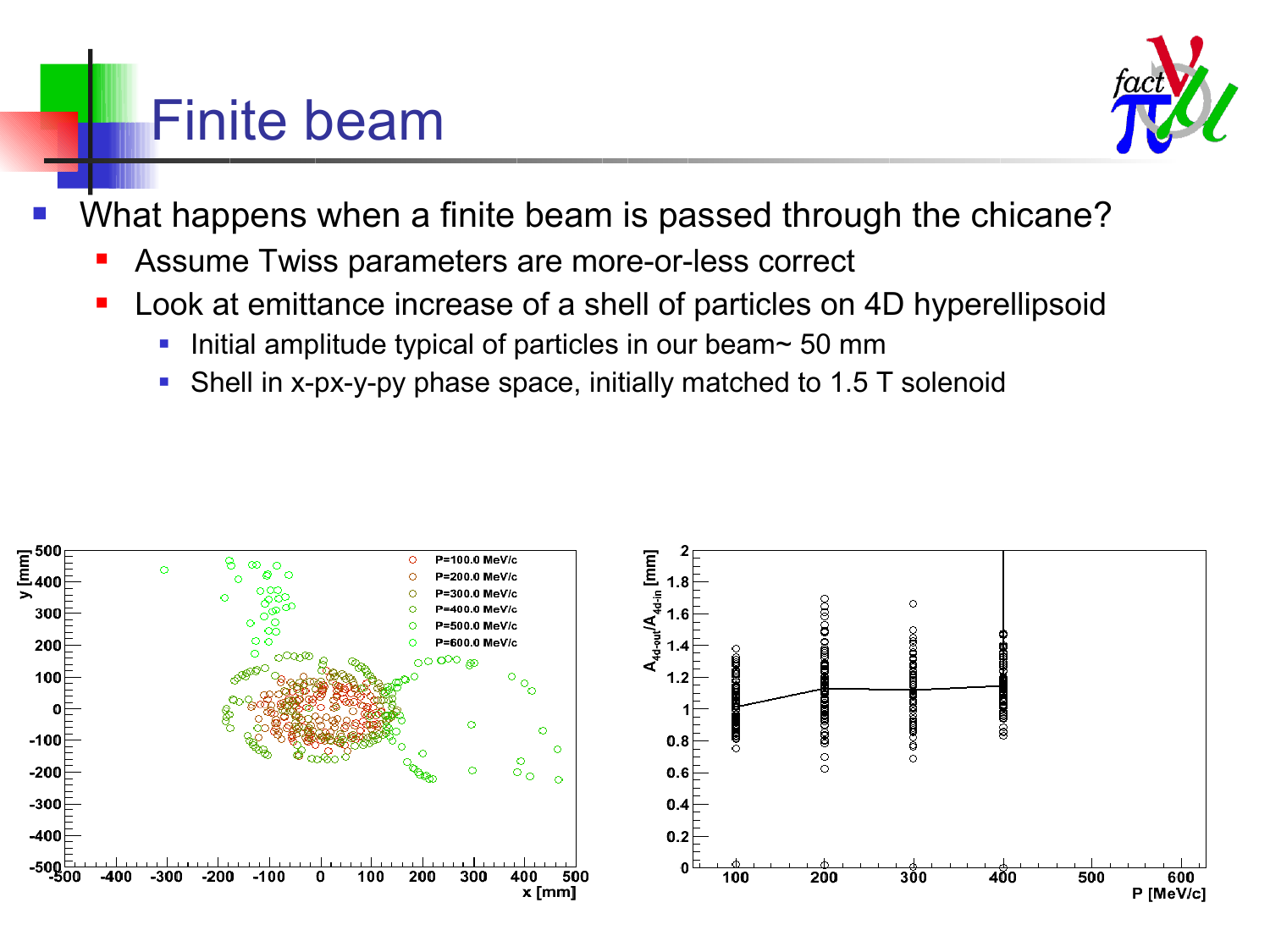

## Realistic beam

- **Get reasonable transmission for a** realistic beam
	- ~25% fewer pions transmitted below 500 MeV/c

pi+ with r<400.0 mm

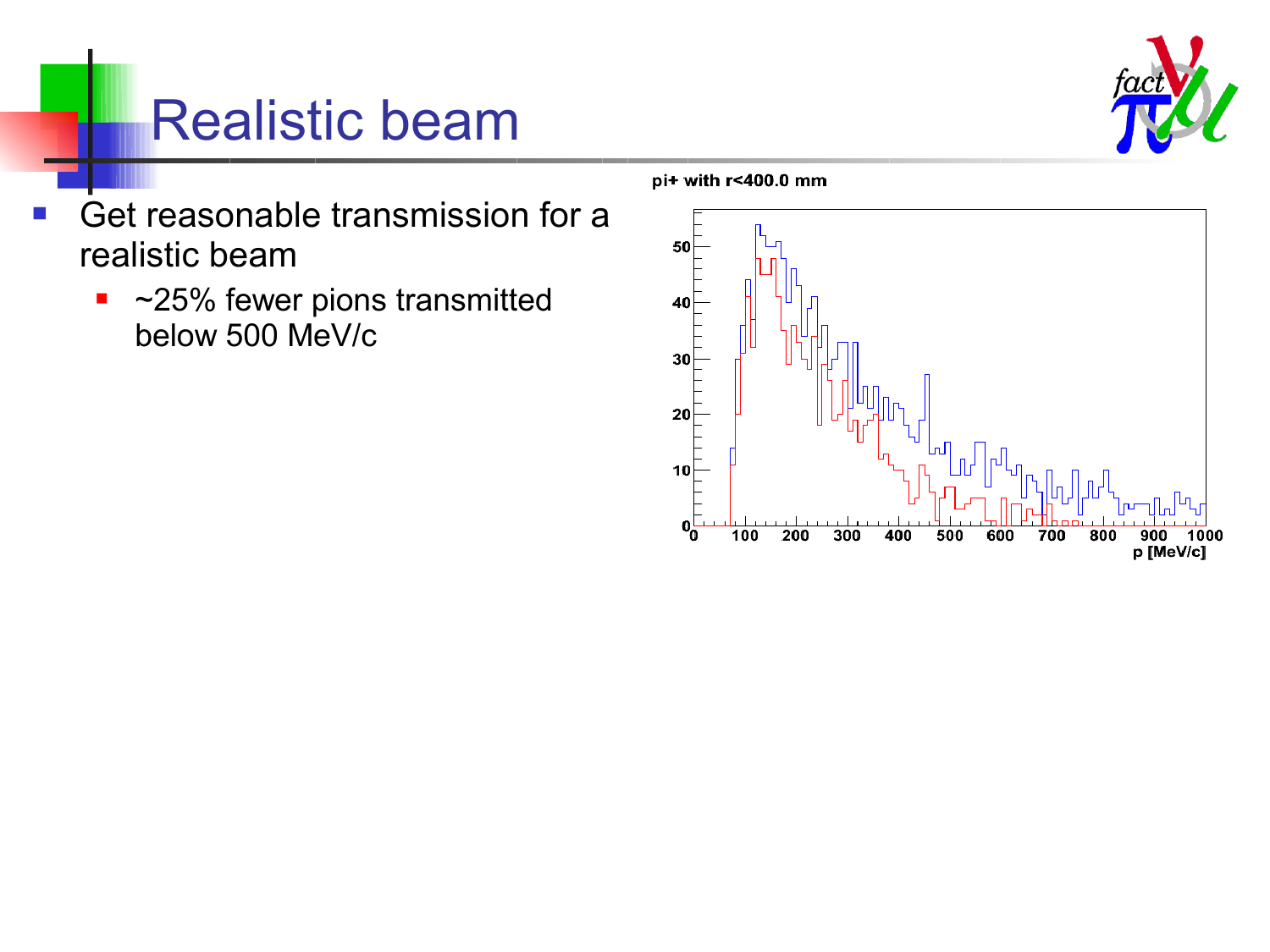

## Comment on particle charge

- Lattice is charge invariant
	- No dipole field
	- Sign change only switches direction of angular momentum
	- **-** Leaves focussing etc unchanged
- We only need a single arc of the chicane
	- Magic!
	- Or even just a bend

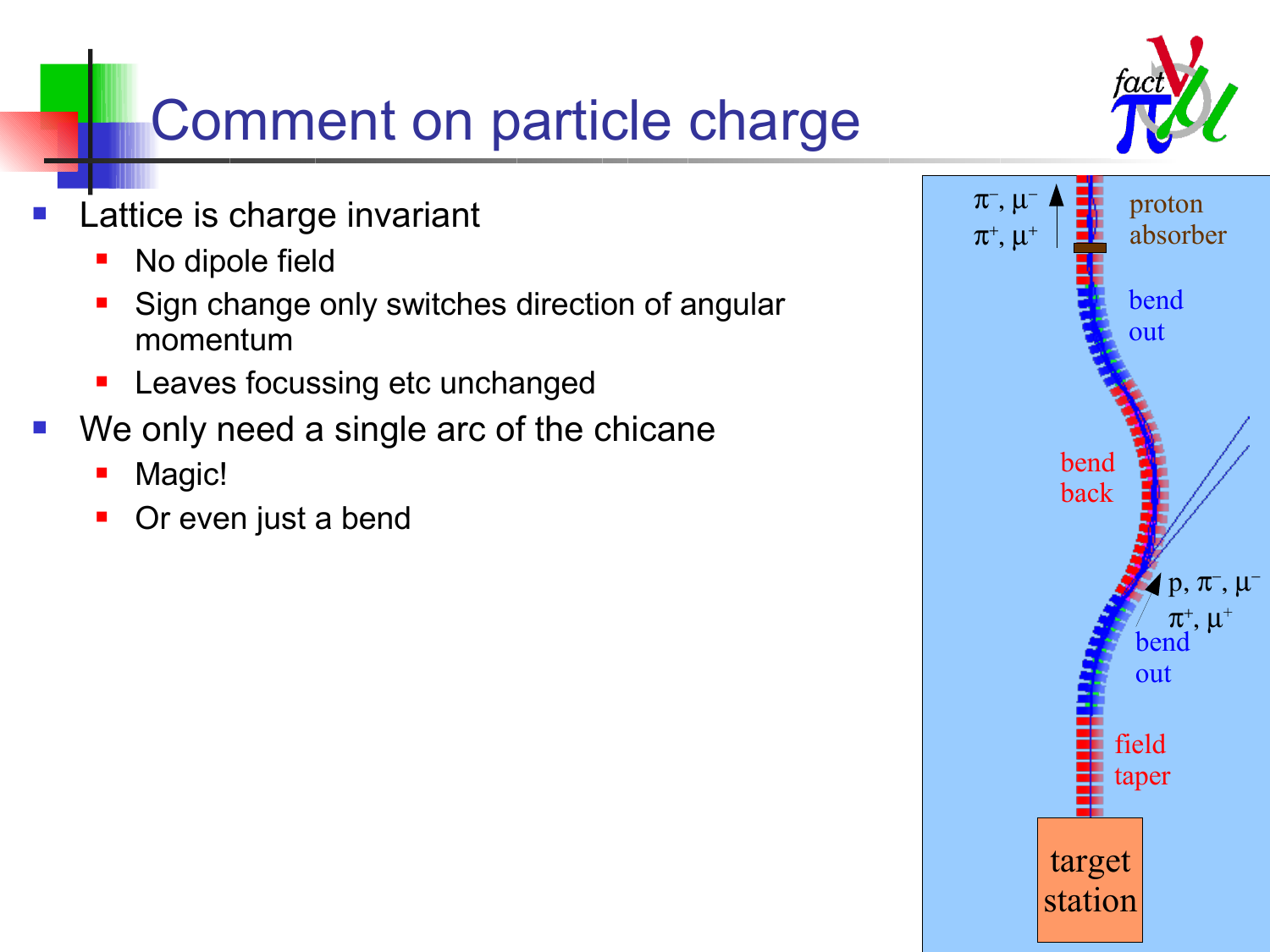## Comment on particle charge

- Lattice is charge invariant
	- No dipole field
	- Sign change only switches direction of angular momentum
	- **-** Leaves focussing etc unchanged
- We only need a single arc of the chicane
	- Magic!
	- Or even just a bend



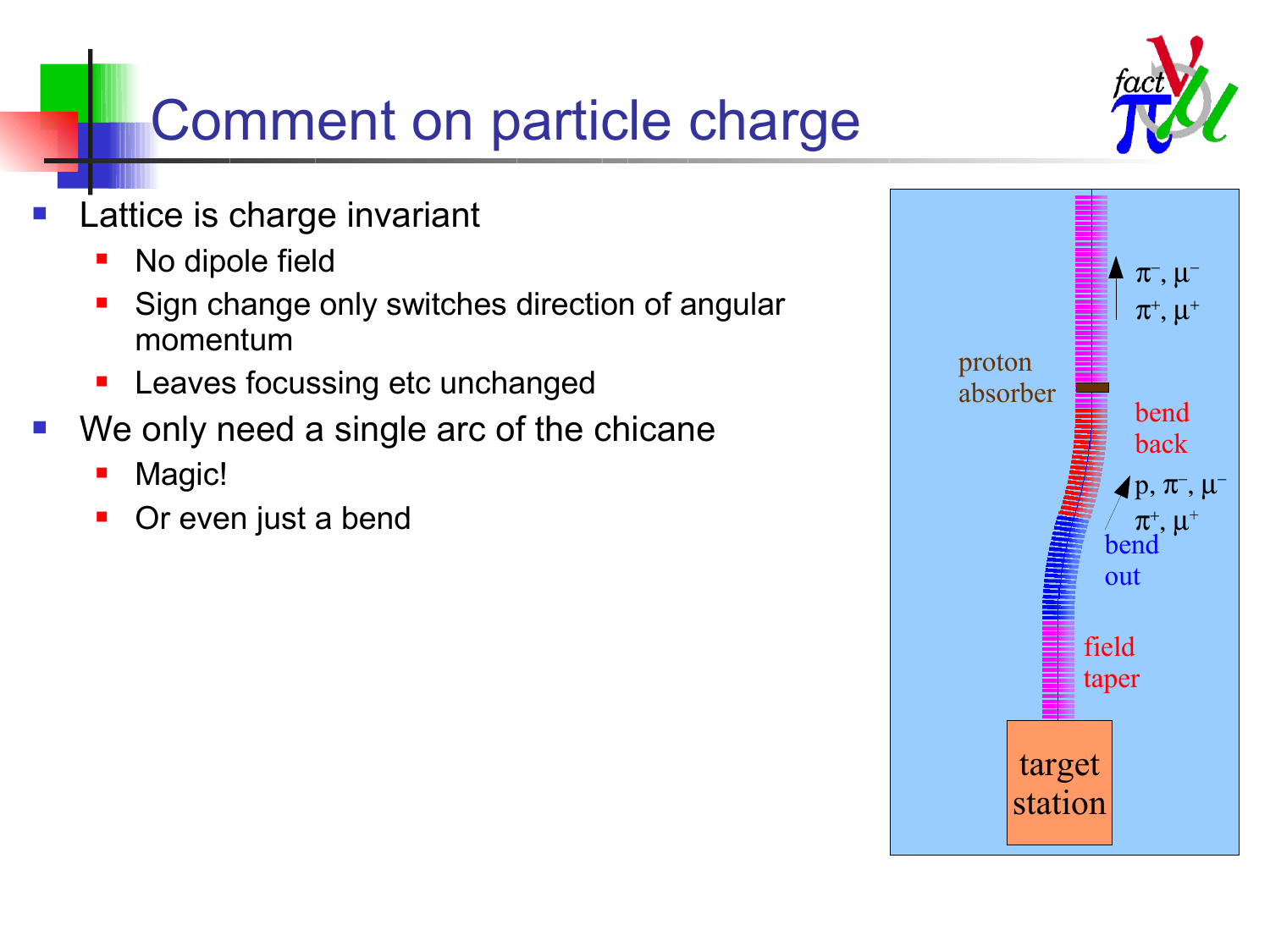

#### Note on particle charge vs orbit

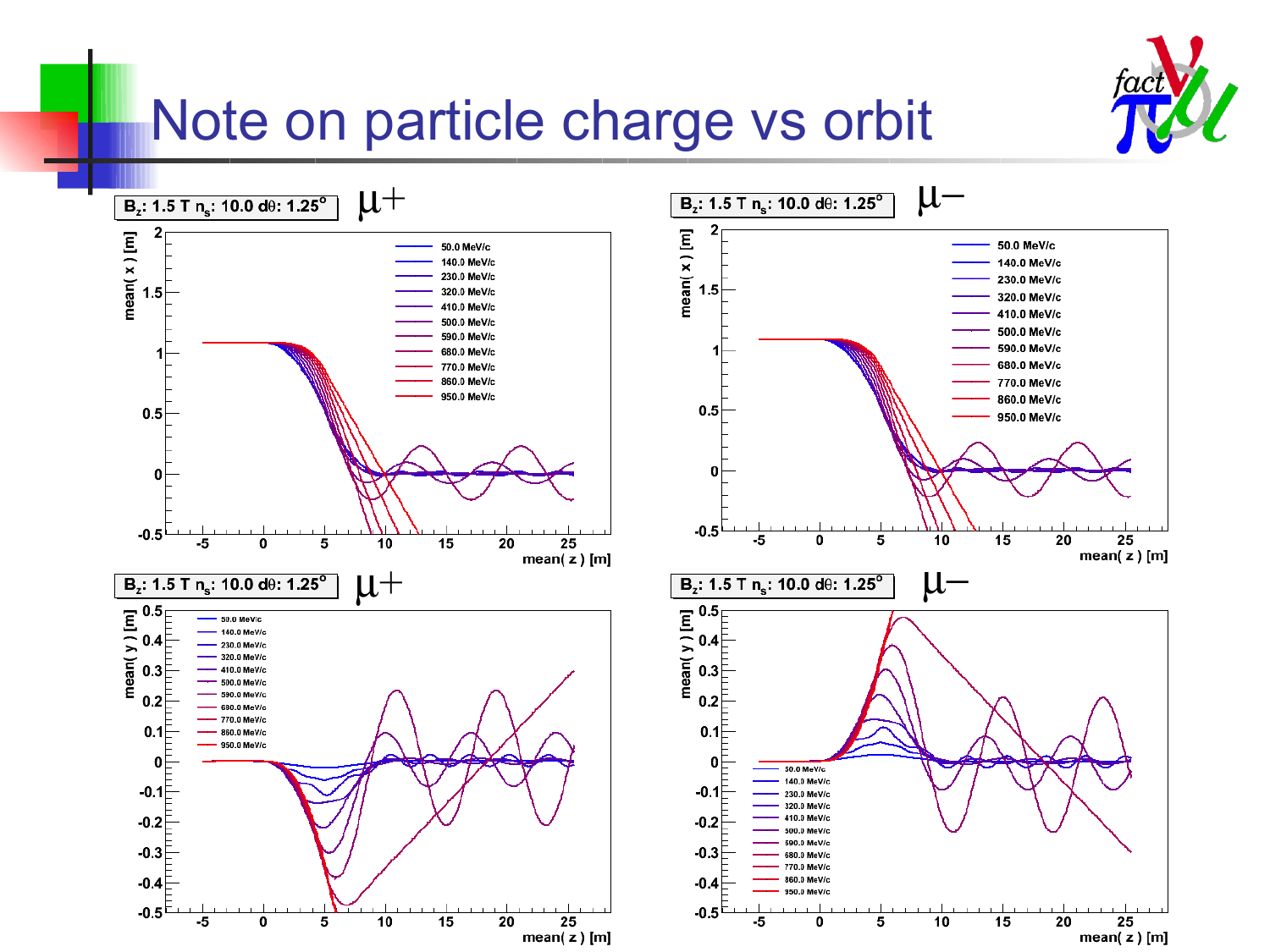

# Single bend - optimisation



- Optimisation is similar for single chicane as for double chicane
	- Harder to excite these funny resonances at  $\sim$  few hundred MeV/c
	- **Might be an optimisation for more coils**
	- For now, stick with  $1.25^{\circ}$  and 10 coils per bend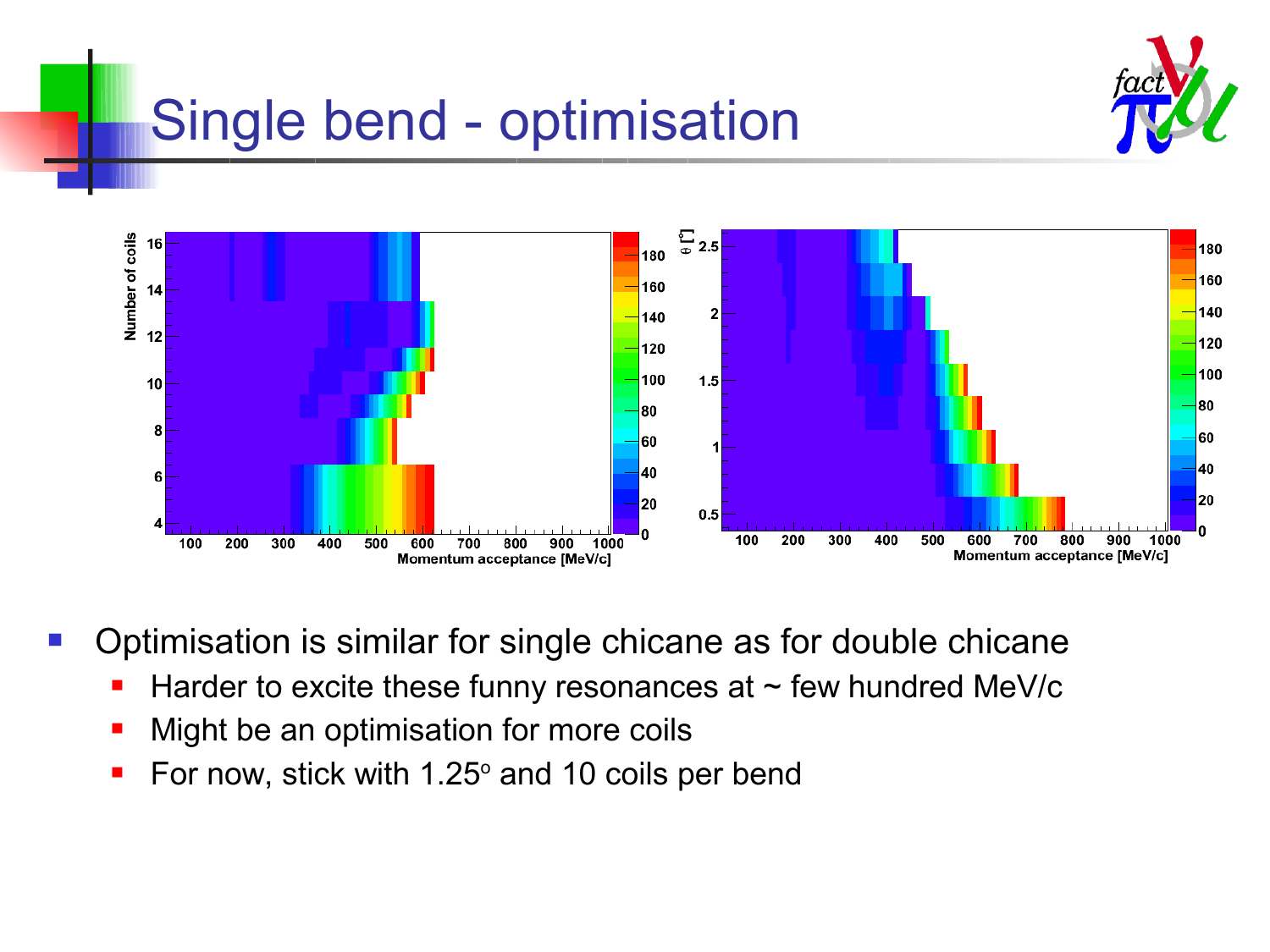

#### Field smoothness



- I split each coil into several subcoils
	- Each subcoil evenly rotated to make a smooth curve
	- **Lower current density to keep total current constant**
	- Gives same field on axis, but more smooth
- Some dependence on field smoothness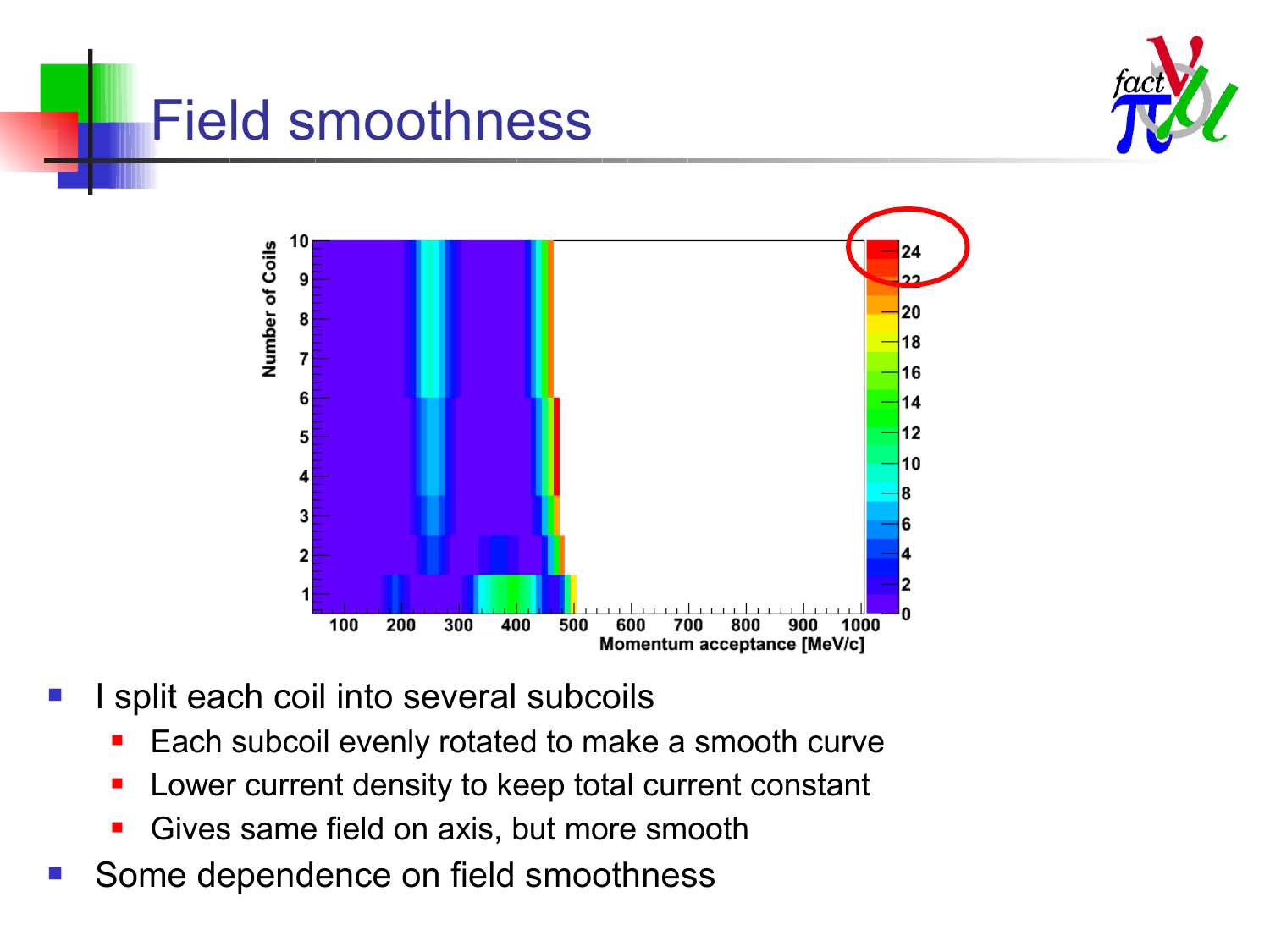

## Transmission vs p (double chicane)

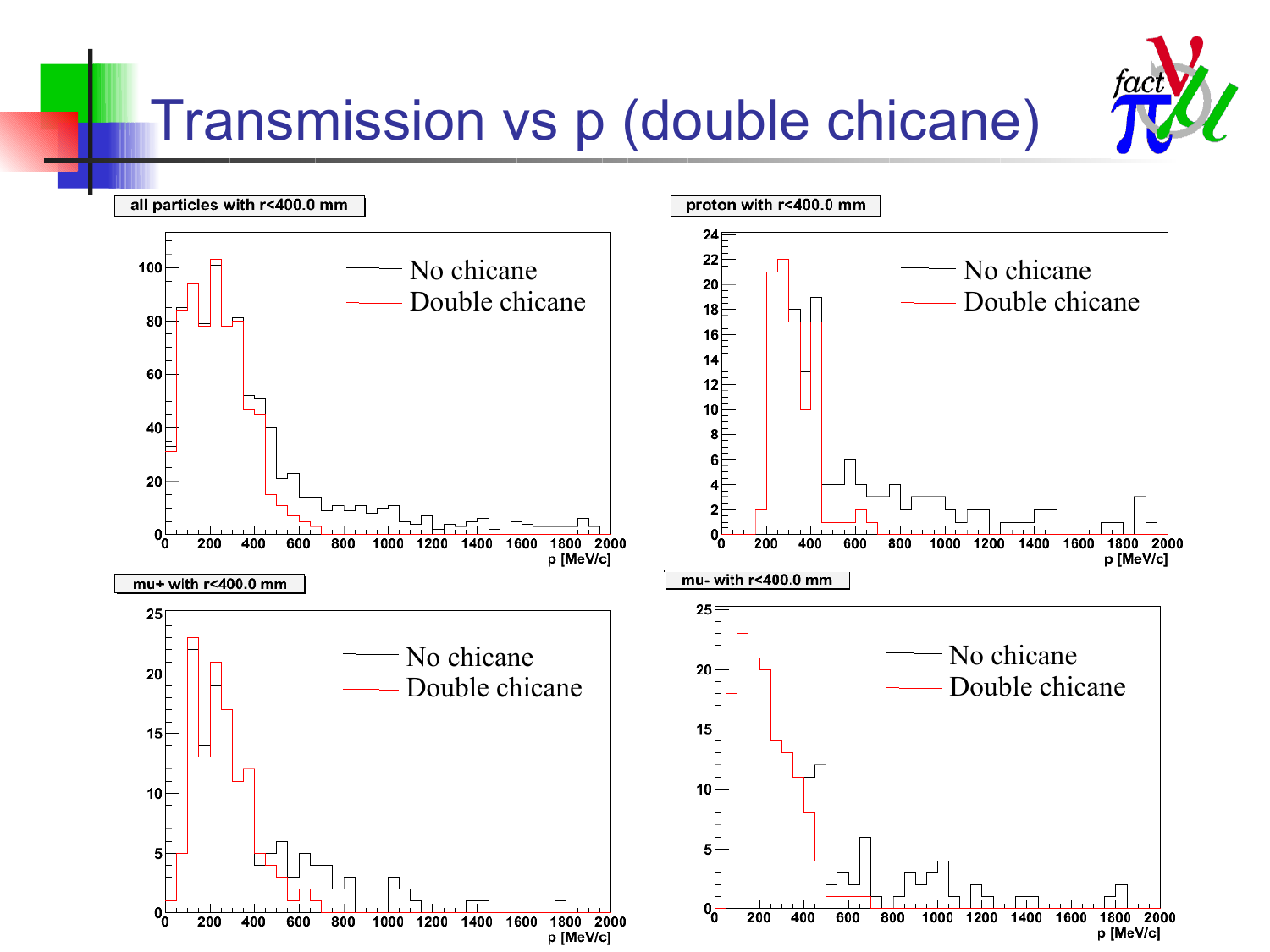

# Comment on particle charge

- Lattice is charge invariant
	- No dipole field
	- Sign change only switches direction of angular momentum
	- Leaves focussing etc unchanged
- We only need a single arc of the chicane
	- Magic!
	- Or even just a bend
- Need to do more pushing of beam through
- Still need to work on beam dumps
	- How does beam get out of solenoids?
	- Normal conducting insert?
	- Reduced field + gap breaking coil geometry?
	- Shielding inside coils?
	- TBD...